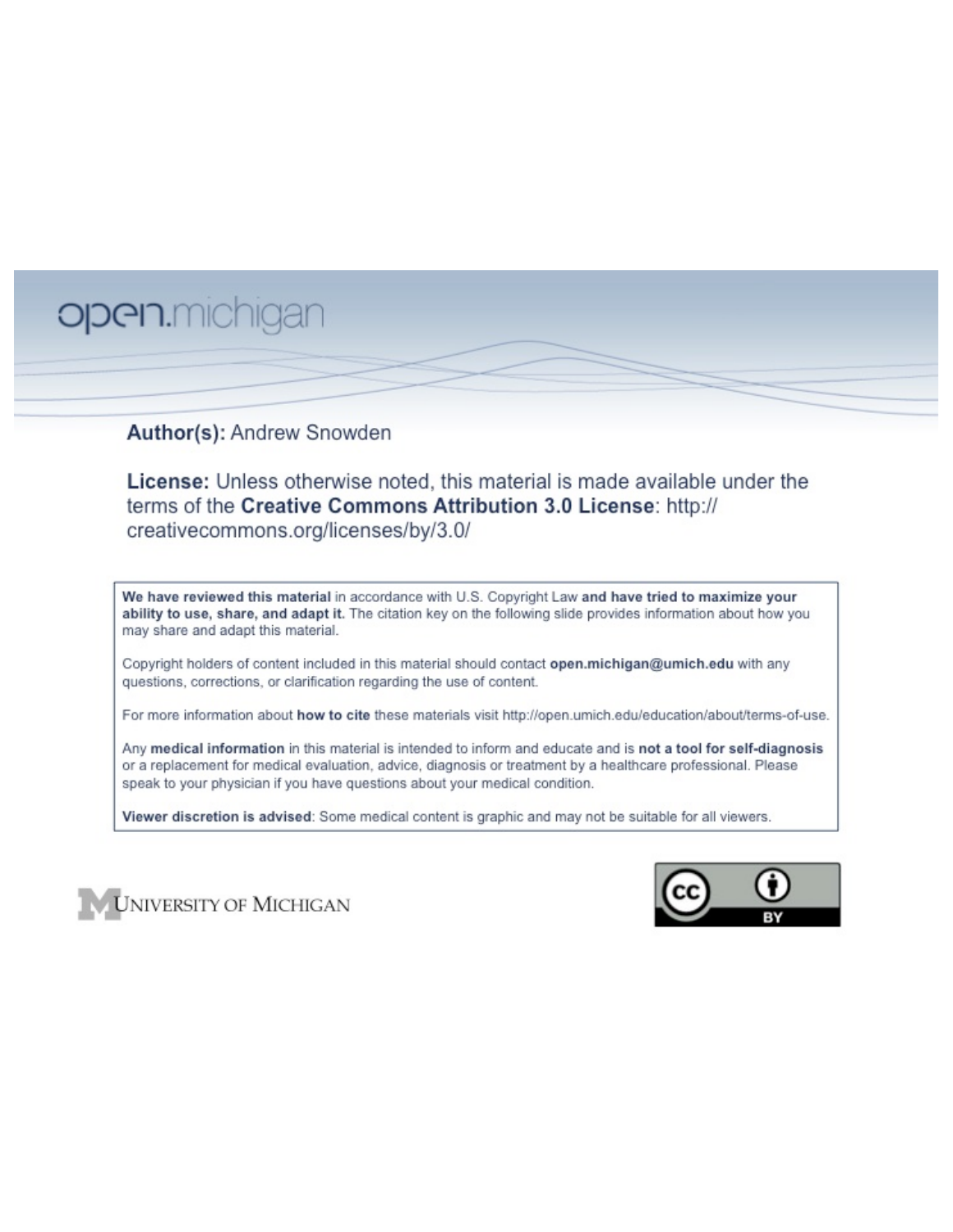# **Attribution Key**

for more information see: http://open.umich.edu/wiki/AttributionPolicy

# Use + Share + Adapt

{ Content the copyright holder, author, or law permits you to use, share and adapt. }

| @ PD-GOV                  | <b>Public Domain - Government:</b> Works that are produced by the U.S. Government. (17 USC § 105) |
|---------------------------|---------------------------------------------------------------------------------------------------|
| @ PD-EXP                  | Public Domain - Expired: Works that are no longer protected due to an expired copyright term.     |
| @ PO-SELF                 | Public Domain - Self Dedicated: Works that a copyright holder has dedicated to the public domain. |
| $(c2)$ 21110              | <b>Creative Commons - Zero Waiver</b>                                                             |
| $\left($ ce) $\right)$ my | <b>Creative Commons - Attribution License</b>                                                     |
| <b>CO</b> ITY-SA          | <b>Creative Commons - Attribution Share Alike License</b>                                         |
| <b>CO</b> BY-NC           | <b>Creative Commons - Attribution Noncommercial License</b>                                       |
| <b>CO</b> BY-NC-SA        | Creative Commons - Attribution Noncommercial Share Alike License                                  |
| GNU-FOL                   | <b>GNU - Free Documentation License</b>                                                           |

# **Make Your Own Assessment**

{ Content Open. Michigan believes can be used, shared, and adapted because it is ineligible for copyright. }

Public Domain - Ineligible: Works that are ineligible for copyright protection in the U.S. (17 USC § 102(b)) \*laws in your jurisdiction may differ

{ Content Open. Michigan has used under a Fair Use determination. }

**O** FAIR USE Fair Use: Use of works that is determined to be Fair consistent with the U.S. Copyright Act. (17 USC § 107) \*laws in your jurisdiction may differ

> Our determination DOES NOT mean that all uses of this 3rd-party content are Fair Uses and we DO NOT guarantee that your use of the content is Fair.

To use this content you should do your own independent analysis to determine whether or not your use will be Fair.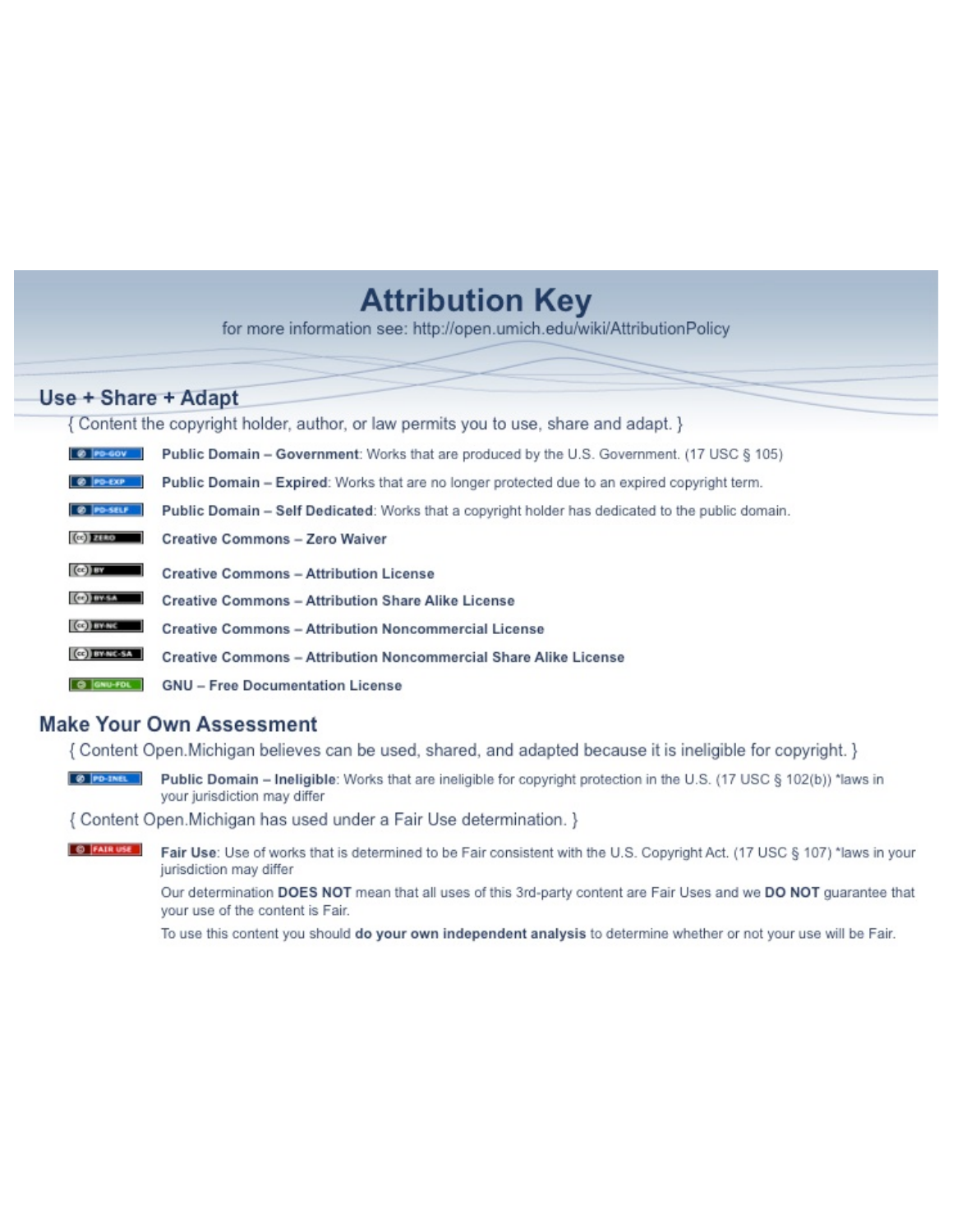# Lecture 2: Elliptic curves

This lecture covers the basics of elliptic curves. I begin with a brief review of algebraic curves. I then define elliptic curves, and talk about their group structure and defining equations. Following this is the theory of isogenies, including the important fact that degree is quadratic. Next is the complex theory: elliptic curves are one-dimensional tori. Finally, I talk about the Tate module and Weil pairing.

A good reference for this lecture is Silverman's "The arithmetic of elliptic curves" (MR0817210), especially chapters II, III, and VI.

## 1 Review of curves

#### 1.1 Divisors

Let *k* be a field. Let  $C/k$  be an algebraic curve (smooth, projective, and connected). A divisor on *C* is a formal sum  $\sum_{x \in C} n_x[x]$ , where  $n_x$  is an integer and all but finitely many of the  $n_x$  are 0. The set of divisors forms a group, Div(*C*).

We define the degree of  $x \in C$  to be the the degree of the extension  $k(x)/k$ , where  $k(x)$  is the residue field at *x*. The degree of a divisor  $D = \sum n_x[x]$ , denoted deg(*D*), is  $\sum n_x \text{deg}(x)$ . We thus have a homomorphism deg:  $Div(X) \to \mathbb{Z}$ . We let  $Div^0(X)$  be its kernel.

We write  $D \ge 0$  if  $n_x \ge 0$  for all x; such divisors are said to be effective. We write  $D \ge D'$  to mean  $D - D' \geq 0$ .

Let *f* be a non-constant function on *C*. We define the divisor of *f*, denoted div(*f*), as  $\sum v_x(f)[x]$ , where  $v_x(f)$  denotes the valuation of f at x, i.e., the order of zero or pole of f at x. An important theorem states that  $div(f)$  has degree 0; in other words, the number of zeros of f is equal to the number of poles of f, when multiplicities are taken into account. A divisor of the form  $div(f)$  is called principal. The set of principal divisors forms a group  $PDiv(X)$ .

The divisor class group of *X*, denoted  $Cl(X)$ , is the quotient  $Div(X)/PDiv(X)$ . Since principal divisors have degree 0, it makes sense to speak of the degree of a divisor class, and we have a subgroup  $Cl^0(X)$ .

Let  $f: X \to Y$  be a map of curves. Given a divisor  $D = \sum n_x[x]$  on X, we let  $f_*(D)$  be the divisor  $\sum n_x[f(x)]$  on *Y*. Given a divisor  $D = \sum n_y[y]$  on *Y*, we let  $f^*$  $\sum$ (*D*) be the divisor  $y \in Y$   $\sum_{f(x)=y} e(x|y) n_y[x]$  on X, where  $e(x|y)$  is the ramification index. Both  $f_*$  and  $f^*$  are homomorphisms and preserve principal divisors. Furthermore, we have  $f_*(f^*(D)) = \deg(f)D$ .

#### 1.2 Riemann–Roch

Let *D* be a divisor on *X*. Define  $\mathcal{L}(D)$  to be the set of functions *f* on *X* with div(*f*)  $\geq -D$ . (This includes the zero function.) For example, if  $D = [x]$  then  $\mathcal{L}(D)$  consists of functions which have at worst a simple pole at *x* and are holomorphic everywhere else. It's easy to see that  $\mathcal{L}(D)$  is a *k*-vector space. Note that if  $deg(D) < 0$  then  $\mathcal{L}(D) = 0$ , since the divisor of a function has degree 0. We let  $\ell(D)$  be the dimension of  $\mathcal{L}(D)$ .

**Theorem 1** (Riemann–Roch). We have  $\ell(D) - \ell(K - D) = \deg(D) - g + 1$ , where g is the genus *of*  $C$  *and*  $K$  *is the so-called canonical divisor, which has degree*  $2q - 2$ *.* 

**Corollary 2.** *If* deg(*D*) > 2*g* - 2 *then*  $\ell(D) = \deg(D) - g + 1$ *.* 

These are notes for Math 679, taught in the Fall 2013 semester at the University of Michigan by Andrew Snowden.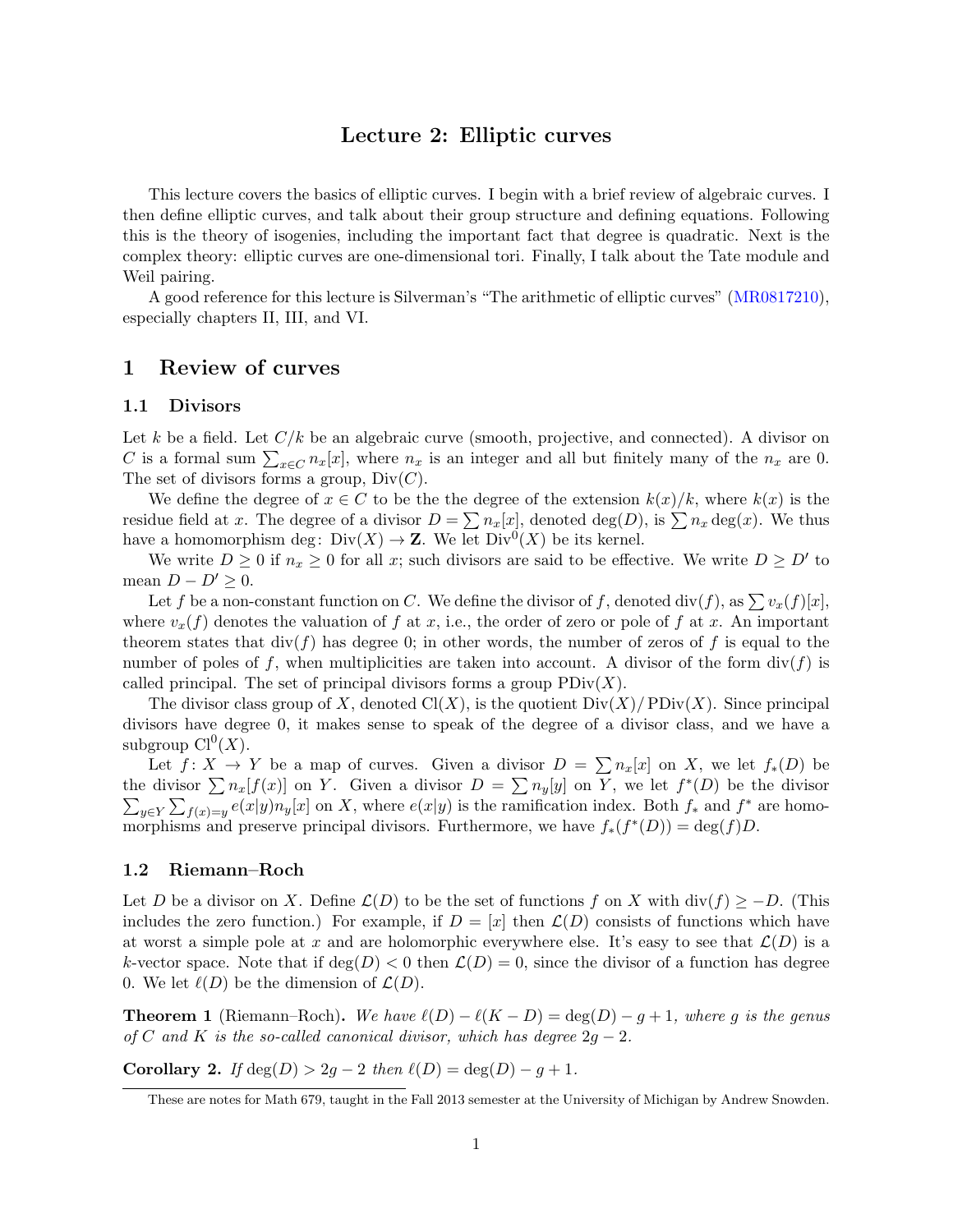*Proof.* With this hypothesis,  $deg(K - D) < 0$ , and so  $\ell(K - D) = 0$ .

Special case: if *C* has genus 1 then  $\ell(D) = \deg(D)$  for  $\deg(D) > 0$ .

#### 1.3 Separability

Let  $f: X \to Y$  be a non-constant map of curves. We then have an extension of function fields  $k(X)/k(Y)$ . Field theory implies that there is a maximal intermeidate field K such that  $k(X)/K$ is purely inseparable and  $K/k(Y)$  is separable. Going back to geometry, this means that we can factor  $f$  as  $X \stackrel{g}{\to} X' \stackrel{h}{\to} Y$ , where g is purely inseparable and h is separable. We define the separable degree of *f* to be the degree of *h*, and the inseparable degree of *f* to be the degree of *g*.

Suppose *k* has characteristic *p* and *X* is given by the equation  $f(x, y) = 0$ . Let  $f^{(p)}(x, y)$  be the polynomial obtained by raising all the coefficients of f to the pth power, and let  $X^{(p)}$  be the curve defined by  $f^{(p)}(x, y) = 0$ . If  $f(x, y) = 0$  then  $f(x, y)^p = 0$ . But since we're in characteristic *p*, raising to the *p*th power is a ring homomorphism, and so  $f(x, y)^p = f^{(p)}(x^p, y^p)$ . It follows that  $(x, y) \mapsto (x^p, y^p)$  defines a map of curves  $F_p: X \to X^{(p)}$ . This map is called the Frobenius map, and is purely inseparable. We can similarly define a Frobenius map for powers of *p*.

The Frobenius map is essentially the only example of a purely inseparable map: a map  $X \to Y$ factors as  $X \to X^{(q)} \to Y$ , where the first map is  $F_q$  and the second map is separable. Of course, *q* is in the inseparable degree of *f*.

In characteristic 0, all maps are separable.

#### 2 Elliptic curves

Definition 3. An elliptic curve is a pair (*E,* 0) where *E* is a genus 1 curve over *k* and 0 is a *k*-point of *E*.  $\Box$ 

#### 2.1 Group law

**Proposition 4.** The map  $E(k) \to C^0(E)$  given by  $x \mapsto [x] - [0]$  is an isomorphism.

*Proof.* Suppose *D* is a degree 0 divisors on *E*. Then  $\ell(D + [0]) = 1$  by Riemann–Roch. Let  $f \in \mathcal{L}(D + [0])$  be non-constant. Then necessarily div( $f$ ) =  $-D - [0] + [x]$  for some  $x \in E$  of degree 1, i.e.,  $x \in E(k)$ . Thus  $D = [x] - [0]$  in Cl(*E*). This proves surjectivity. Injectivity is left to the reader. reader.

Since  $Cl^{0}(E)$  is a group, the above isomorphism allows us to define a group structure on  $E(k)$ . In fact,  $E$  itself is a group variety, that is, the group law on  $E(k)$  is induced from a map of varieties  $E \times E \rightarrow E$ .

#### 2.2 Equations

The space  $\mathcal{L}([0])$  obviously contains the constant functions. By Riemann–Roch,  $\ell([0]) = 1$ , and so  $\mathcal{L}([0])$  consists exactly of the constant functions.

We have  $\ell(2[0]) = 2$ , and so  $\mathcal{L}(2[0])$  contains a non-constant function; call it *x*.

We have  $\ell(3[0]) = 3$ , and so  $\mathcal{L}(3[0])$  contains a function which does not belong to the span of 1 and *x*; call it *y*.

We have  $\ell(4[0]) = 4$ , but we know what the new function is: it's just  $x^2$ .

Similarly, we have  $\ell(5[0]) = 5$ , but we know what the new function is: it's *xy*.

 $\Box$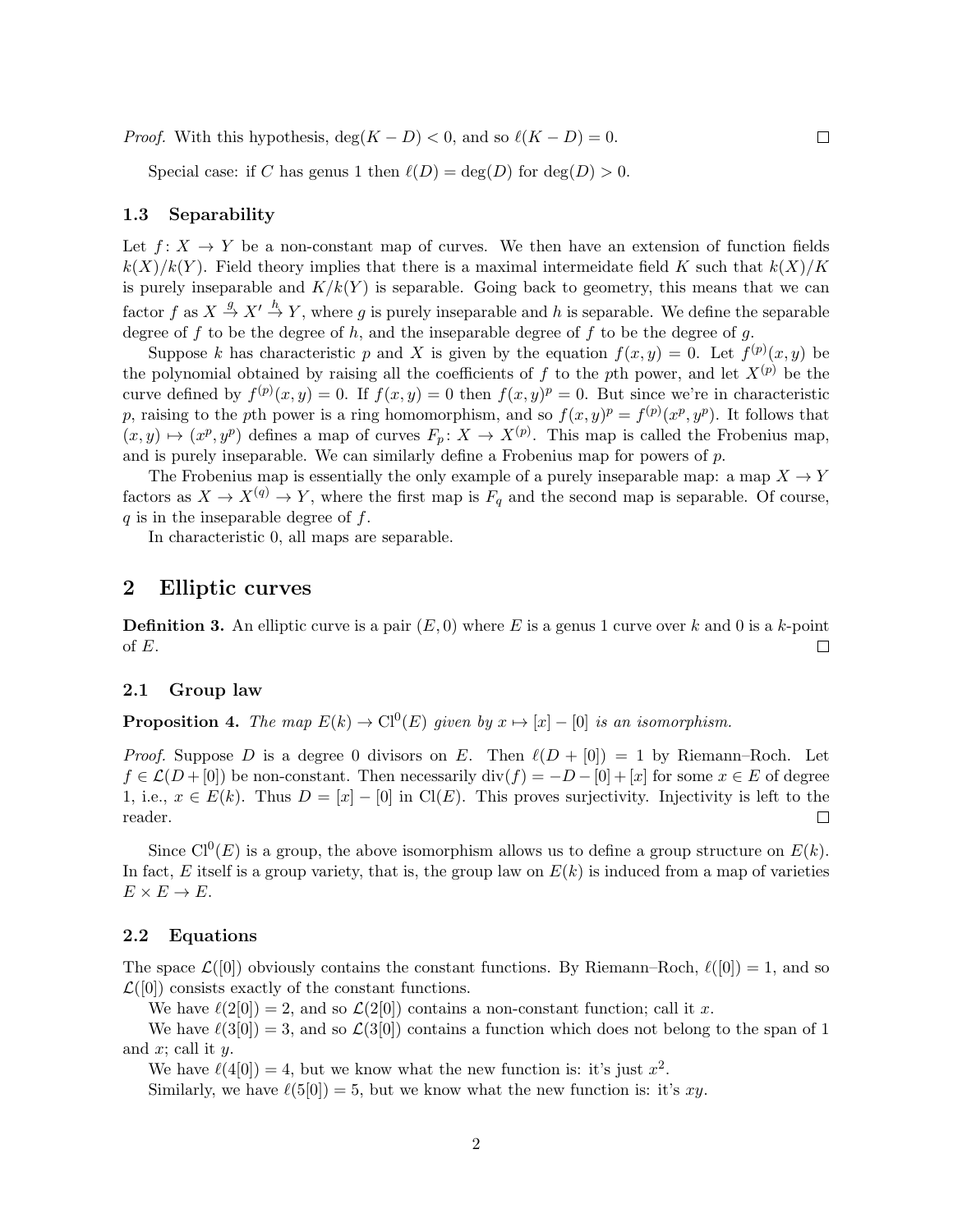Finally, we have  $\ell(6[0]) = 6$ . But we know two new functions:  $x^3$  and  $y^2$ . We therefore have 7 functions in  $\mathcal{L}(6[0])$ , namely, 1, *x*, *y*, *x*<sup>2</sup>, *xy*, *x*<sup>3</sup>, and *y*<sup>2</sup>. It follows that there is a linear dependence:

$$
a_1y^2 + a_2x^3 + a_3xy + a_4x^2 + a_5y + a_6x + a_7 = 0
$$

This equation defines a plane curve *E'*, and we have a natural map  $E \to E'$  taking a point  $p \in E$ to  $(x(p), y(p))$ . One can show that this map is an isomorphism of projective curves. Thus every elliptic curve is given by an equation of the above form.

Assume now that *k* is not of characteristic 2 or 3. Then using a simple change of variables we can eliminate many of the above terms and reach an equation of the form

$$
y^2 = x^3 + ax + b
$$

Let us call this equation (or the curve it defines)  $E_{a,b}$ . By putting  $y = u^{-3}y_1$  and  $x = u^{-2}x_1$ , for some non-zero  $u \in k$ , we see that  $E_{a,b}$  is isomorphic to  $E_{u^4a,u^6b}$ . In fact, these are the only isomorphisms between these curves.

#### 2.3 Discriminant and *j*-invariant

We have shown that every elliptic curve is of the form  $E_{a,b}$ , but are all  $E_{a,b}$  elliptic curves? The answer is no: some of them are singular. In fact,  $E_{a,b}$  is singular if and only if the discriminant  $\Delta = -16(4a^3 + 27b^2)$  vanishes. If  $\Delta$  is non-zero then  $E_{a,b}$  is an elliptic curve.

We have therefore shown that the set of isomorphism classes of elliptic curves over *k* is naturally in bijection with the set of pairs  $(a, b) \in k^2$  with  $\Delta \neq 0$ , modulo the equivalence  $(a, b) \sim (u^4 a, u^6 b)$ for  $u \in k^{\times}$ .

Define  $j = -1728(4a)^3/\Delta$ . The constants here are not so important. It's clear that j is invariant under the equivalence relation. Thus  $j$  is an invariant of elliptic curves: it is called the  $j$ -invariant. Using what we have stated above, it is easy to see that if  $k$  is algebraically closed then two elliptic curves are isomorphic if and only if they have the same *j*-invariant. This is not true, in general, if *k* is not closed.

#### 3 Isogenies

#### 3.1 Definition and examples

**Definition 5.** An isogeny  $f: E_1 \to E_2$  is a non-constant map of curves with  $f(0) = 0$ .

One can show that any isogeny is a group homomorphism. We let  $Hom(E_1, E_2)$  denote the set of isogenies, together with the zero morphism. This is a group, via the group law on either *E*2. In fact, it is a free abelian group of finite rank. We write  $\text{End}(E)$  for  $\text{Hom}(E,E)$ . This is a ring, where multiplication is composition.

 $\Box$ 

**Example 6.** The multiplication-by-*n* map, denote  $[n]: E \to E$ , is an isogeny. We regard **Z** as a subring of End(E) by  $n \mapsto [n]$ . subring of  $End(E)$  by  $n \mapsto [n]$ .

**Example 7.** If *k* has characteristic *p*, then the Frobenius map  $F_q: E \to E^{(q)}$  is an isogeny.  $\Box$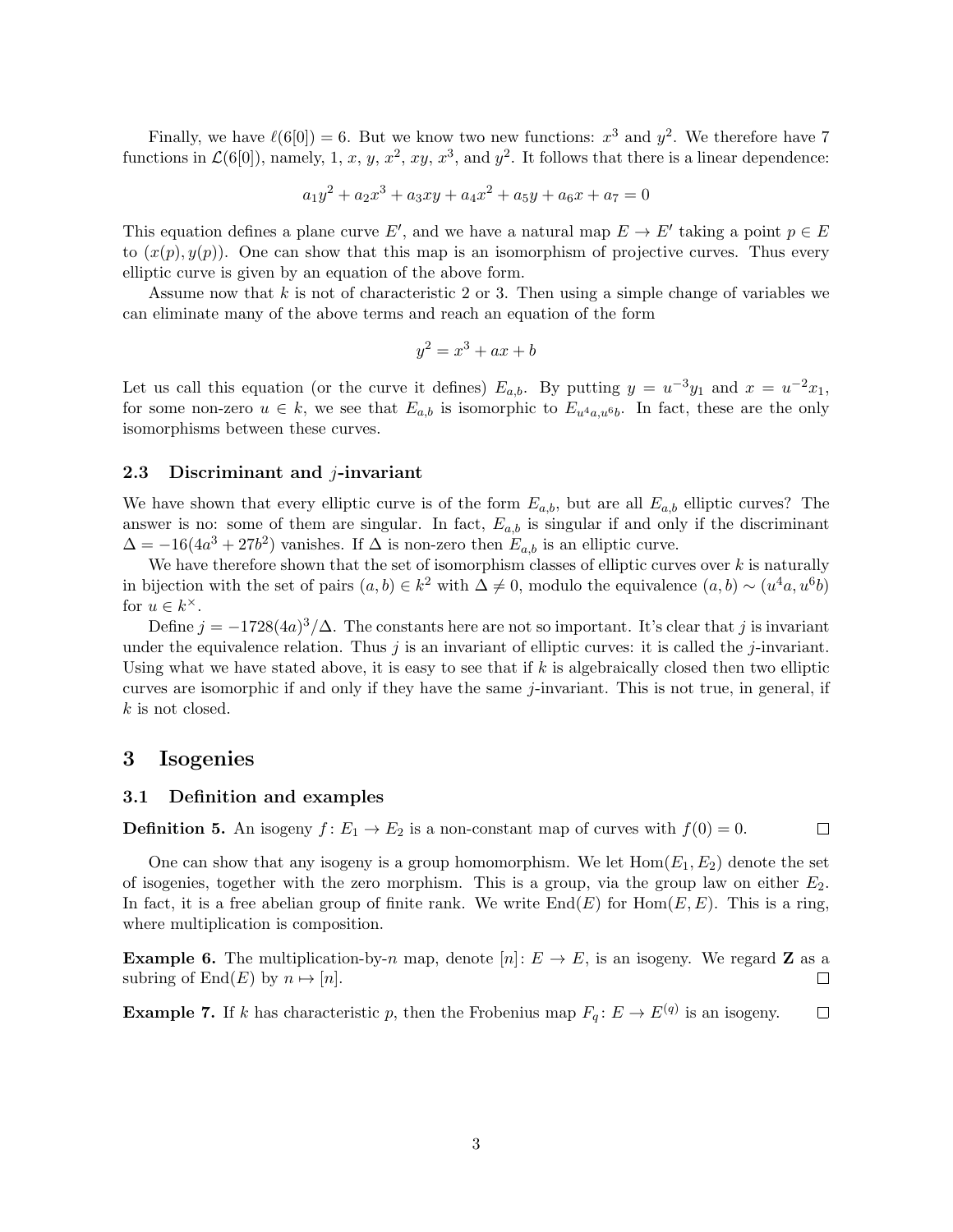#### 3.2 Basic results

**Proposition 8.** Let  $f: E_1 \to E_2$  be an isogeny of separable degree *n* and inseparable degree *m*.

- For any  $y \in E_2(\overline{k})$ , the set  $f^{-1}(y) \subset E_1(\overline{k})$  has *n* elements.
- For any  $y \in E_2$  and any  $x \in E_1$  *lying over y, the ramification index*  $e(x|y)$  *is equal to m.*
- The map  $f$  is everywhere unramified if and only if  $m = 0$ ; this is automatic in characteristic *0.*

**Proposition 9.** Let  $E_1$  and  $E_2$  be elliptic curves and let  $\omega_1$  and  $\omega_2$  be non-zero global differentials *on them.*

- An isogeny *f* is separable if and only if  $f^*(\omega_2)$  is non-zero.
- For an isogeny *f* define  $\alpha(f) \in k$  by  $f^*(\omega_2) = \alpha(f)\omega_1$ . Then  $\alpha$ : Hom $(E_1, E_2) \to k$  is a group *homomorphism.*
- If  $E_1 = E_2$  and  $\omega_1 = \omega_2$  then  $\alpha$  is a ring homomorphism.

**Corollary 10.** The isogeny  $[n]: E \to E$  is separable if and only if *n* is prime to the characteristic *of k.*

#### 3.3 Dual isogeny

**Proposition 11.** Let  $f: E_1 \to E_2$  be an isogeny. Then there exists an isogeny  $f^{\vee}: E_2 \to E_1$ , called *the dual isogeny, such that the following diagram commutes.*

$$
E_2(k) = C1^0(E_2)
$$
  
\n
$$
f^{\vee} \downarrow f^*
$$
  
\n
$$
E_1(k) = C1^0(E_1)
$$

In fact, this diagram continues to commute if we pass to extensions of *k*, and this uniquely specifies  $f^{\vee}$ . With a little more sophistication, one can construct  $f^{\vee}$  using this diagram.

We have the following two important facts: (1)  $f^{\vee} f = [\deg f]$ ; and (2)  $(f + g)^{\vee} = f^{\vee} + g^{\vee}$ . These can be deduced easily from the above characterization of  $f^{\vee}$  and properties of  $f^*$ .

#### 3.4 The quadratic nature of degree

Let  $E_1$  and  $E_2$  be elliptic curves and let  $\Lambda = \text{Hom}(E_1, E_2)$ , a finite free **Z**-module. For  $f, g \in \Lambda$ , define an element  $\langle f, g \rangle$  of  $\frac{1}{2}\mathbf{Z}$  by

$$
2\langle f,g\rangle = \deg(f+g) - \deg(f) - \deg(g).
$$

Using the identity deg $(f) = f^{\vee} f$ , we find

$$
2\langle f,g\rangle = f^{\vee}g + g^{\vee}f.
$$

It follows that  $\langle , \rangle$  is bilinear. The above expression shows that  $\langle f, f \rangle = \deg(f)$ , which shows that  $\langle,\rangle$  is positive definite. It also shows that deg is a quadratic function.

An important corollary of this discussion is that  $\deg(|n|) = n^2$ . This follows from the quadratic nature of deg and the obvious fact that  $deg([1]) = 1$ .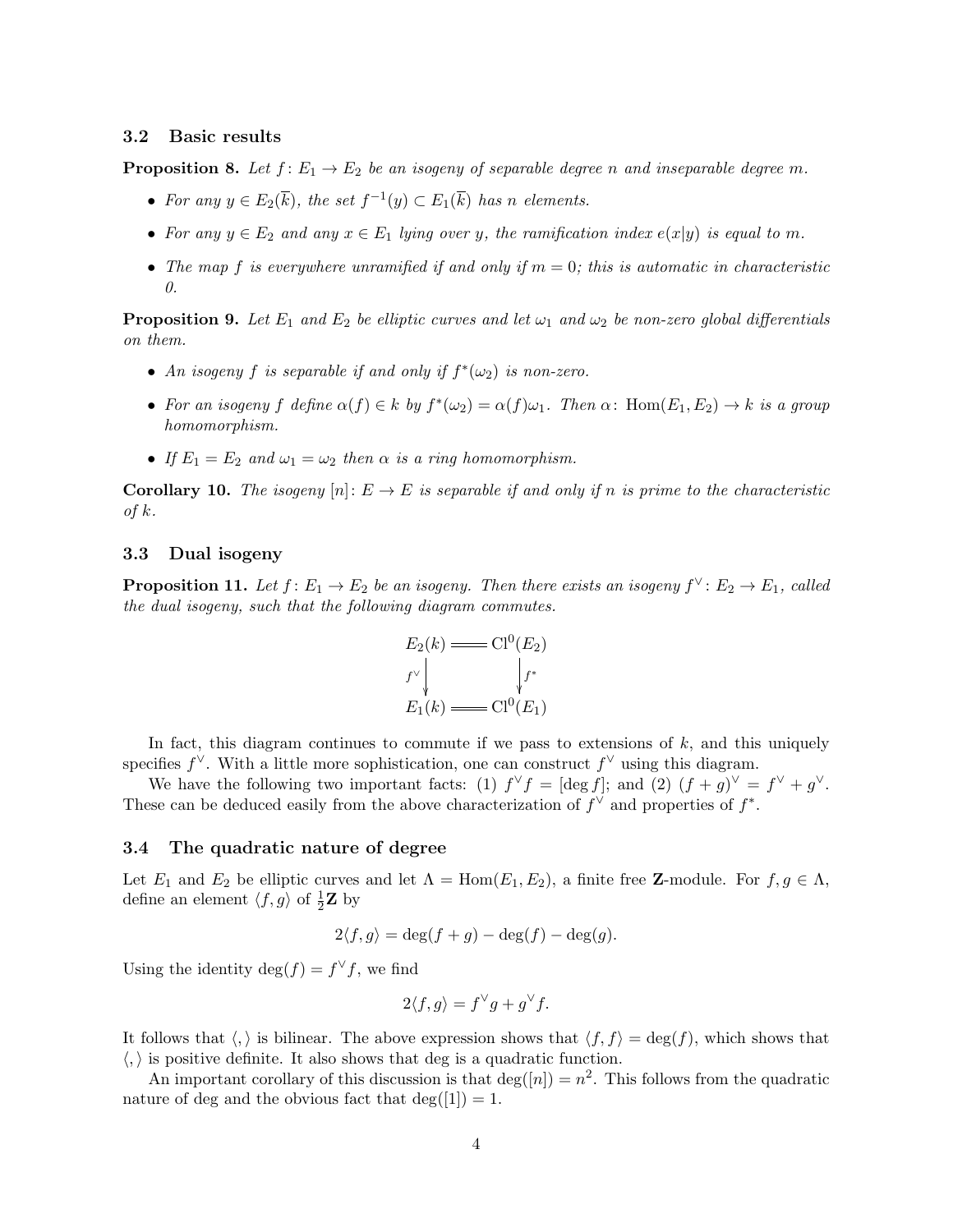#### 4 Elliptic curves over the complex numbers

#### 4.1 Uniformization

Let *E* be an elliptic curve over **C**, and identify *E* with its complex points. Then *E* is a genus 1 surface. Its universal cover is therefore the complex numbers, and, in fact, the covering map  $\pi: \mathbf{C} \to E$  is a group homomorphism. The kernel of  $\pi$  is a lattice  $\Lambda$ , i.e., a subgroup of **C** such that the map  $\Lambda \otimes \mathbf{R} \to \mathbf{C}$  is an isomorphism. We note that  $\Lambda$  is naturally identified with the homology  $H_1(E, \mathbf{Z})$ . Note that if f is a meromorphic function on E then  $f \circ \pi$  is a doubly-periodic meromorphic function on C, that is, it is invariant by translation by any element of  $\Lambda$ .

Now suppose that  $\Lambda$  is a lattice in **C**, and let  $E = \mathbf{C}/\Lambda$  (and  $0 = \pi(0)$ ). Then *E* is a genus 1 Riemann surface. Riemann's theory implies that *E* is an algebraic curve. To prove this, one must construct meromorphic functions on *E*, which amounts to constructing meromorphic functions on **C** with period lattice  $\Lambda$ . The basic example of such a function is the Weierstrass  $\wp$  function, defined by

$$
\wp(z) = \frac{1}{z^2} + \sum_{\lambda \in \Lambda^*} \frac{1}{(z - \lambda)^2} - \frac{1}{\lambda^2},
$$

where here  $\Lambda^* = \Lambda \setminus \{0\}$ . The derivative  $\wp'(z)$  is also doubly periodic, and satisfies an equation of the form

$$
\wp'(z)^2 = 4\wp(z)^3 + a\wp(z) + b.
$$

Thus  $z \mapsto (\varphi(z), \varphi'(z))$  defines an isomorphism of *E* with a plane algebraic curve.

#### 4.2 Isogenies

Suppose  $E_1 = \mathbb{C}/\Lambda_1$  and  $E_2 = \mathbb{C}/\Lambda_2$ . Then one can show that  $\text{Hom}(E_1, E_2)$  is naturally in bijection with the set of complex numbers  $\alpha \in \mathbb{C}$  such that  $\alpha \Lambda_1 \subset \Lambda_2$ . The map corresponding to  $\alpha$  is an isogeny if and only if  $\alpha \neq 0$ , and an isomorphism if and only if  $\alpha \Lambda_1 = \Lambda_2$ . We can thus say that the set of isomorphism classes of elliptic curves over C is naturally in bijection with the set of lattices in C modulo scaling (aka, homothety).

#### 4.3 Complex multiplication

Let  $\Lambda$  be a lattice. Scaling  $\Lambda$ , we can assume it is generated by 1 and some complex number  $\tau$ . Let's example End(*E*). Suppose  $\alpha \Lambda \subset \Lambda$ . Then  $\alpha \cdot 1 \in \Lambda$ , and so  $\alpha = a + b\tau$  for integers a and b. Similarly,  $\alpha \tau \in \Lambda$ , and so  $\alpha \tau = c + d\tau$  for integers *c* and *d*. If  $b = 0$  then  $\alpha \in \mathbb{Z}$ , which is not so interesting. But if  $b \neq 0$  then, combining the equations, we find

$$
b\tau^2 + (a-d)\tau - c = 0,
$$

which shows that  $\tau$ , and thus  $\alpha$  as well, belongs to a quadratic subfield K (necessarily imaginary) of **C**. In fact,  $\alpha$  must belong to an order of K, which shows that  $\text{End}(E)$  is an order in a quadratic imaginary field. We thus find that  $\text{End}(E)$  is either **Z** or an order in a quadratic imaginary field. In the latter case, we say that *E* has complex multiplication (CM).

As an example, suppose  $\Lambda$  is generated by 1 and *i*. Then multiplication by *i* induces an endomorphism [*i*] of *E*. In fact, *E* is given by the equation  $y^2 = x^3 + x$ , and the map [*i*] is given by  $(x, y) \mapsto (-x, iy)$ .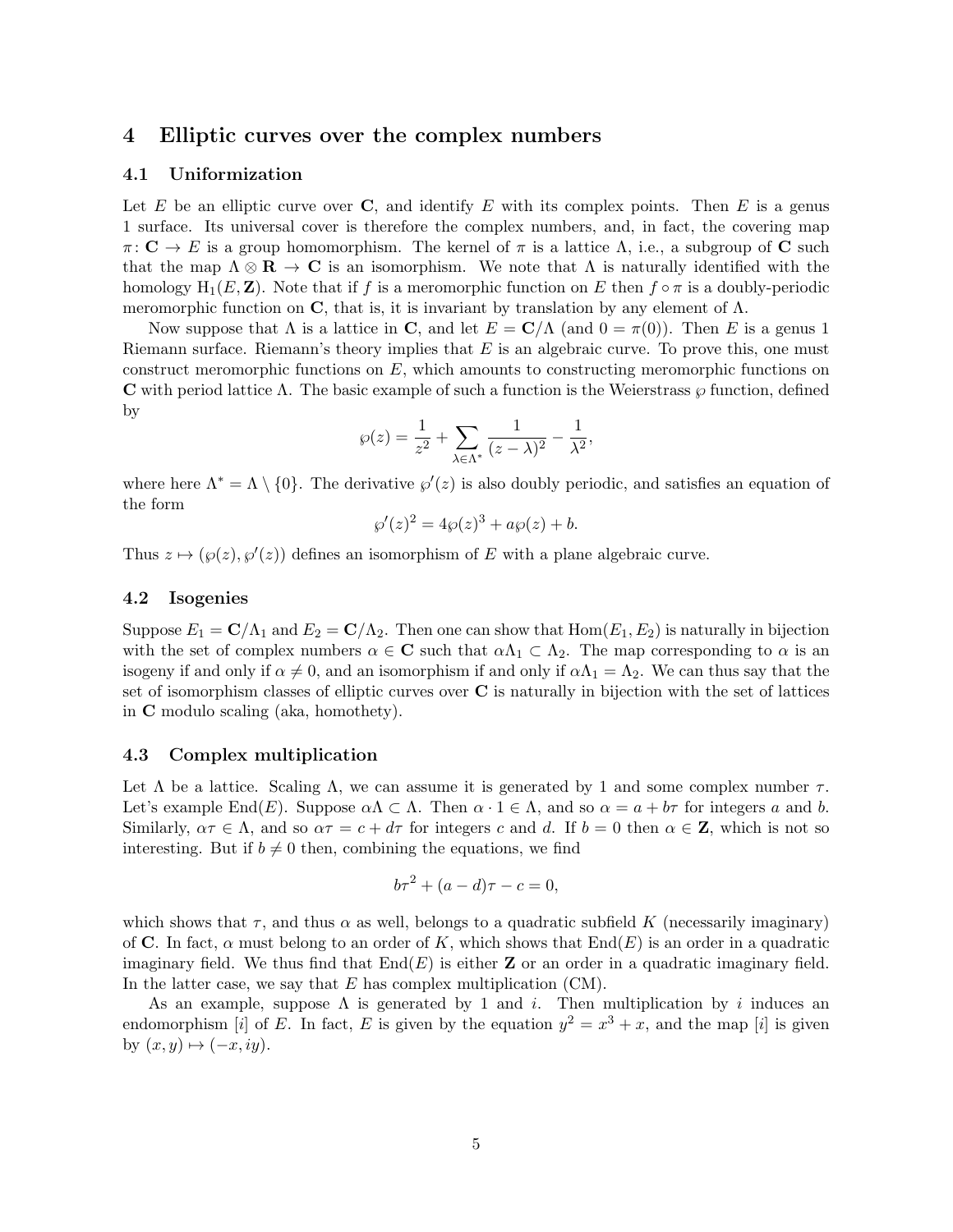## 5 The Tate module and Weil pairing

#### 5.1 The Tate module of an elliptic curve

Let  $E/k$  be an elliptic curve and let *n* be an integer coprime to the characteristic of  $k$ . From what we have said above, it follows that  $[n]$  is a separable map of degree  $n^2$ . Thus all fibers of the map  $n: E(\overline{k}) \to E(\overline{k})$  have cardinality  $n^2$ ; in other words,  $E[n](\overline{k})$  has cardinality  $n^2$ , where  $E[n]$  is the kernel of the isogeny [*n*] (regarded as a subscheme of  $E$ ). If *n* is prime then this implies that  $E[n](\overline{k})=(\mathbf{Z}/n\mathbf{Z})^2$ . The same conclusion holds for composite *n* using an inductive argument involving all divisors of *n*.

Let  $\ell$  be a prime number different from the characteristic. The  $\ell$ -adic Tate module of  $E$ , denoted  $T_{\ell}(E)$ , is the inverse limit of the groups  $E[l^n](\overline{k})$ , where the transition maps are multiplication by  $\ell$ . Explicitly, an element of  $T_{\ell}(E)$  is a sequence  $(x_0, x_1, \ldots)$  of  $\overline{k}$ -points of *E*, where  $x_0 = 0$  and  $\ell x_i = x_{i-1}$  for  $i > 0$ . The results of the previous paragraph imply that  $T_\ell(E)$  is isomorphic to  $\mathbb{Z}_{\ell}^2$ .

If  $k = \mathbf{C}$  and  $E = \mathbf{C}/\Lambda$  then the *n*-torsion of *E* is  $\frac{1}{n}\Lambda/\Lambda$ . It follows that  $T_{\ell}(E)$  is naturally isomorphic to  $\Lambda \otimes \mathbf{Z}_{\ell}$ . Thus  $T_{\ell}(E)$  is very close to just being  $\Lambda$ . Over a general field, one should think of  $T_{\ell}(E)$  as the best possible replacement for the lattice  $\Lambda$ .

An extremely important property of the Tate module which cannot be seen in the complex picture is its Galois action. If *k* is not algebraically closed then the *n*-torsion of *E* will typically not be defined over k, and so the absolute Galois group  $G_k = \text{Gal}(k/k)$  will move the *n*-torsion points around. This carries through the inverse limit, and so there is an action of  $G_k$  on  $T_{\ell}(E)$ . Picking a basis for  $T_{\ell}(E)$ , this action can be thought of as a homomorphism  $\rho: G_k \to GL_2(\mathbb{Z}_\ell)$ , i.e., an  $\ell$ -adic representation of the Galois group. This perspective has proved to be very useful.

#### 5.2 The Tate module of the multiplicative group

The multiplicative group, denoted  $\mathbf{G}_m$  is the algebraic group which represents the functor  $R \mapsto R^\times$ (where *R* is a *k*-algebra). As a scheme, it is simply  $\mathbf{A}^1 \setminus \{0\}$ , i.e.,  $\text{Spec}(k[t, t^{-1}])$ .

The construction of the Tate module in the previous section can be applied equally well to  $\mathbf{G}_m$ . If *n* is prime to the characteristic then the *n*-torsion  $\mathbf{G}_m[n]$  is just the group of *n*th roots of unity; its  $\overline{k}$ -points is isomorphic to  $\mathbf{Z}/n\mathbf{Z}$ . It follows that  $T_{\ell}(\mathbf{G}_m)$  is isomorphic to  $\mathbf{Z}_{\ell}$  as a group. Of course, it also carries a Galois action, which can be recorded as a homomorphism  $\chi: G_k \to \text{GL}_1(\mathbf{Z}_\ell) = \mathbf{Z}_\ell^\times$ . This homomorphism is called the cyclotomic character, and describes how the Galois group acts on roots of unity.

A common notation, which we will use, is to write  $\mathbf{Z}_{\ell}(1)$  for  $T_{\ell}(\mathbf{G}_m)$ . The idea is that the underlying group is  $\mathbf{Z}_{\ell}$  and the (1) records that the Galois group is acting through the first power of the cyclotomic character.

#### 5.3 The Weil pairing

In what follows, I'll abbreviate  $E[n](\overline{k})$  to  $E[n]$  and write  $\mu_n$  for the *n*th roots of unity in  $\overline{k}$ .

Proposition 12. *Let E/k be an elliptic curve and let n be prime to the characteristic. Then there exists a pairing*  $e_n$ :  $E[n] \times E[n] \rightarrow \mu_n$  *satisfying the following:* 

- *Bilinear:*  $e_n(x+y,z) = e_n(x,z)e_n(y,z)$ *. (Note: the group law on*  $E[n]$  *is typically written additively, while that on µ<sup>n</sup> is written multiplicatively.)*
- *Alternating:*  $e_n(x, x) = 1$ *. This implies*  $e_n(x, y) = -e_n(y, x)$ *, but is stronger if n is even.*
- *Non-degenerate:* if  $e_n(x, y) = 1$  *for all*  $y \in E[n]$  *then*  $x = 0$ *.*